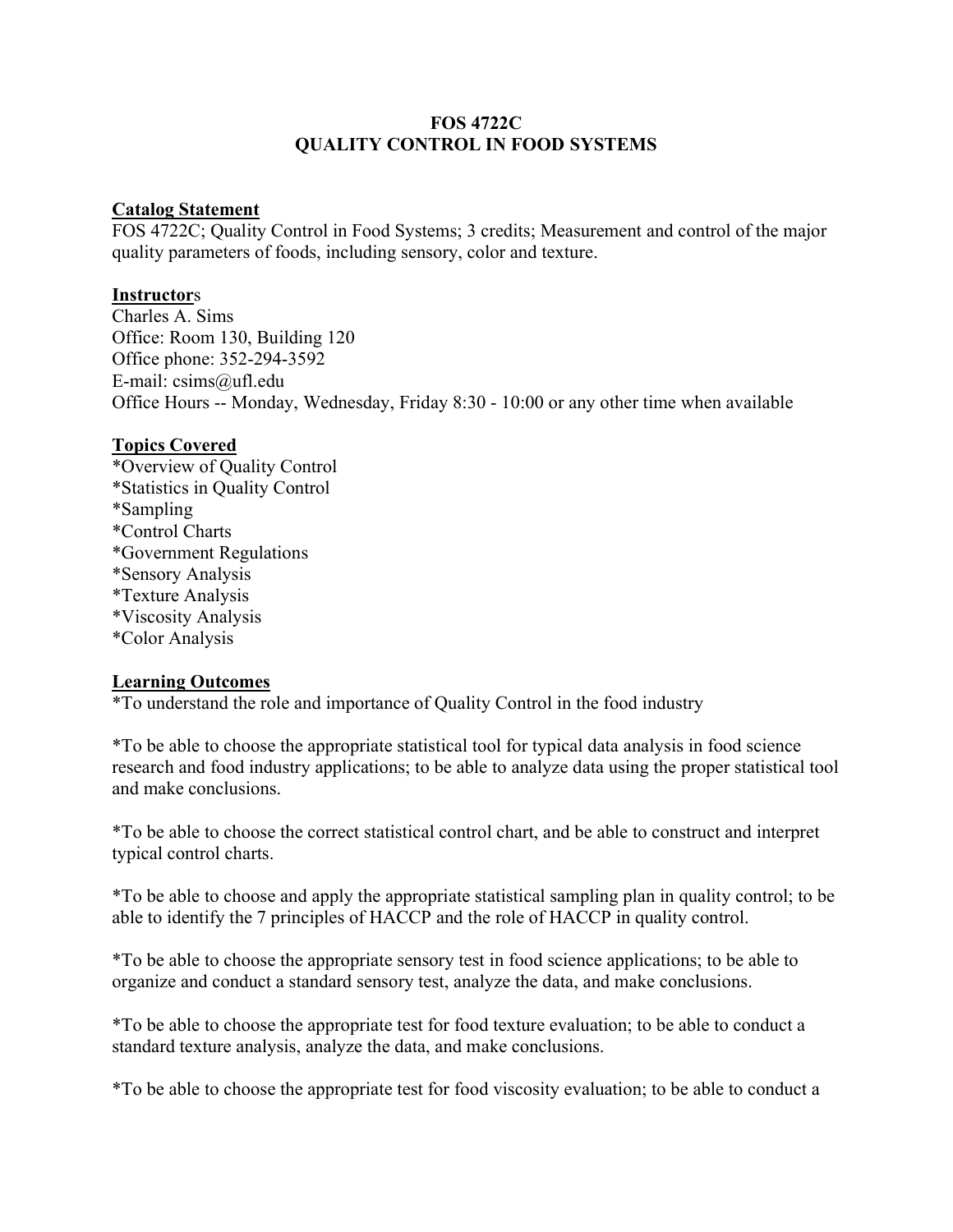standard viscosity analysis, analyze the data, and make conclusions.

\*To be able to choose the appropriate test for food color evaluation; to be able to conduct a standard color analysis, analyze the data, and make conclusions.

## Course Format

\*Two lectures and a laboratory each week \*4 unit exams \*Laboratory reports and homework assignments, which are due within 2 weeks

## Grading System

\*400 points (79% of total) -- 4 unit exams (100 points each) \*105 points (21% of total) -- 7 laboratory reports or homework  $(a)$  15 points each

## Attendance

Regular attendance is expected and role will be taken. Anyone missing more than 2 lectures (including lectures given in laboratory periods) without a legitimate excuse will lose 10 points from their final point total. Students missing laboratory exercises without a legitimate excuse will not be allowed to make up the lab, and will not be allowed to turn in a lab report.

## Texts and Handouts

No required text, but numerous handouts and reference material will be supplied. In addition, several texts will be on reserve in the instructor's office. A list of supplemental and related texts follows.

## Academic Dishonesty

As a result of completing the registration form at the University of Florida, every student has signed the following statement: "I understand that the University of Florida expects its students to be honest in all their academic work. I agree to adhere to this commitment to academic honesty, and understand that my failure to comply with this commitment may result in disciplinary action, up to and including expulsion from the University."

#### University of Florida Counseling Services

Resources are available on campus for students having personal problems or lacking clear career and academic goals. You are encouraged to use these resources if needed. These resources include:

 University Counseling Center, 301 Peabody Hall, 392-1575, personal and career counseling Student Mental Health, Student Health Care Center, 392-1171, personal counseling Sexual Assault Recovery Services (SARS), Student Health Care Center, 392-1161, sexual assault counseling

Career Resource Center, Reitz Union, 392-1601, career development and counseling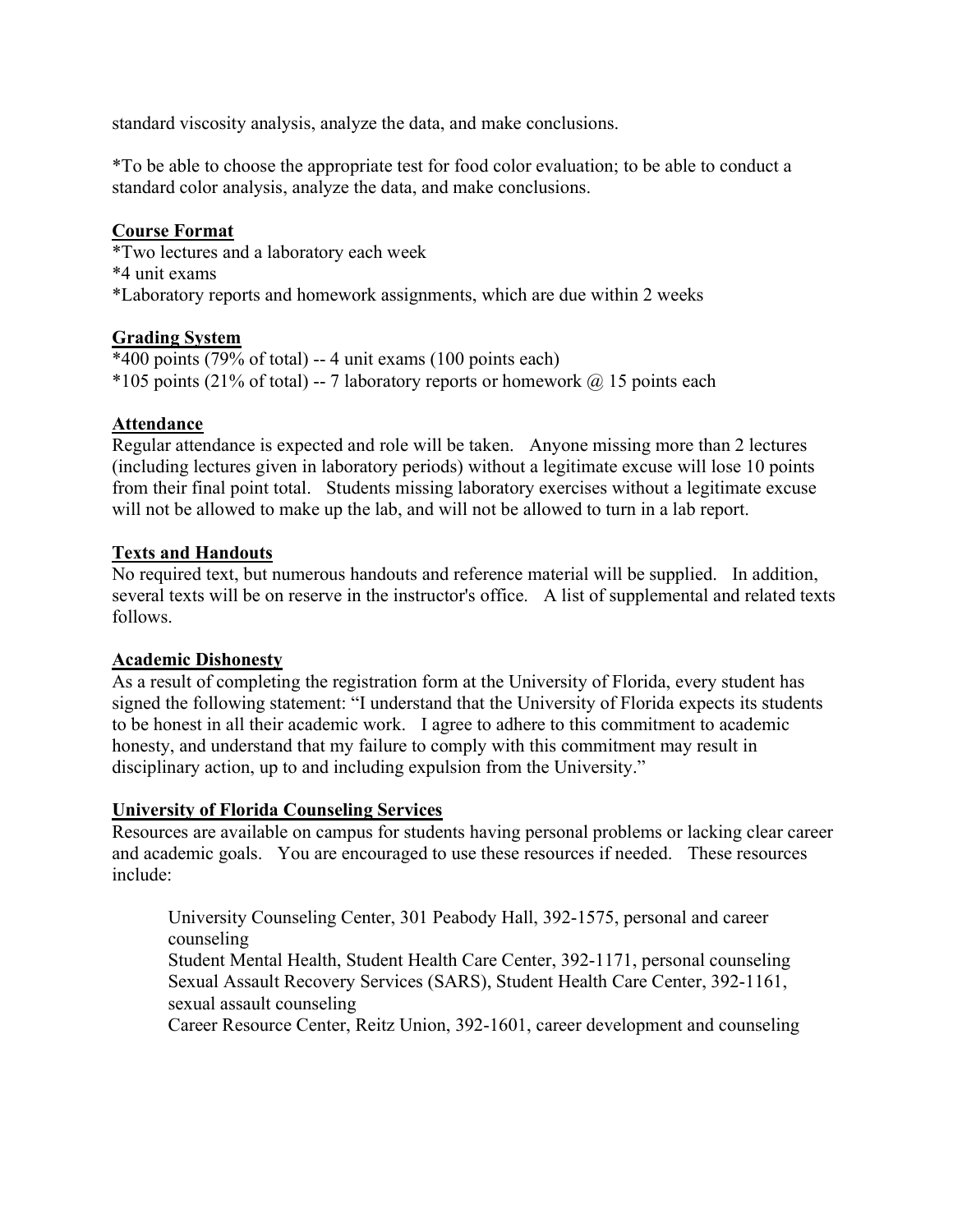# Software Use

All faculty, staff and students of the University are required and expected to obey the laws and legal agreements governing software use. Failure to do so can lead to monetary damages and/or criminal penalties for the individual violator. Because such violations are also against University policies and rules, disciplinary actions will be taken as appropriate.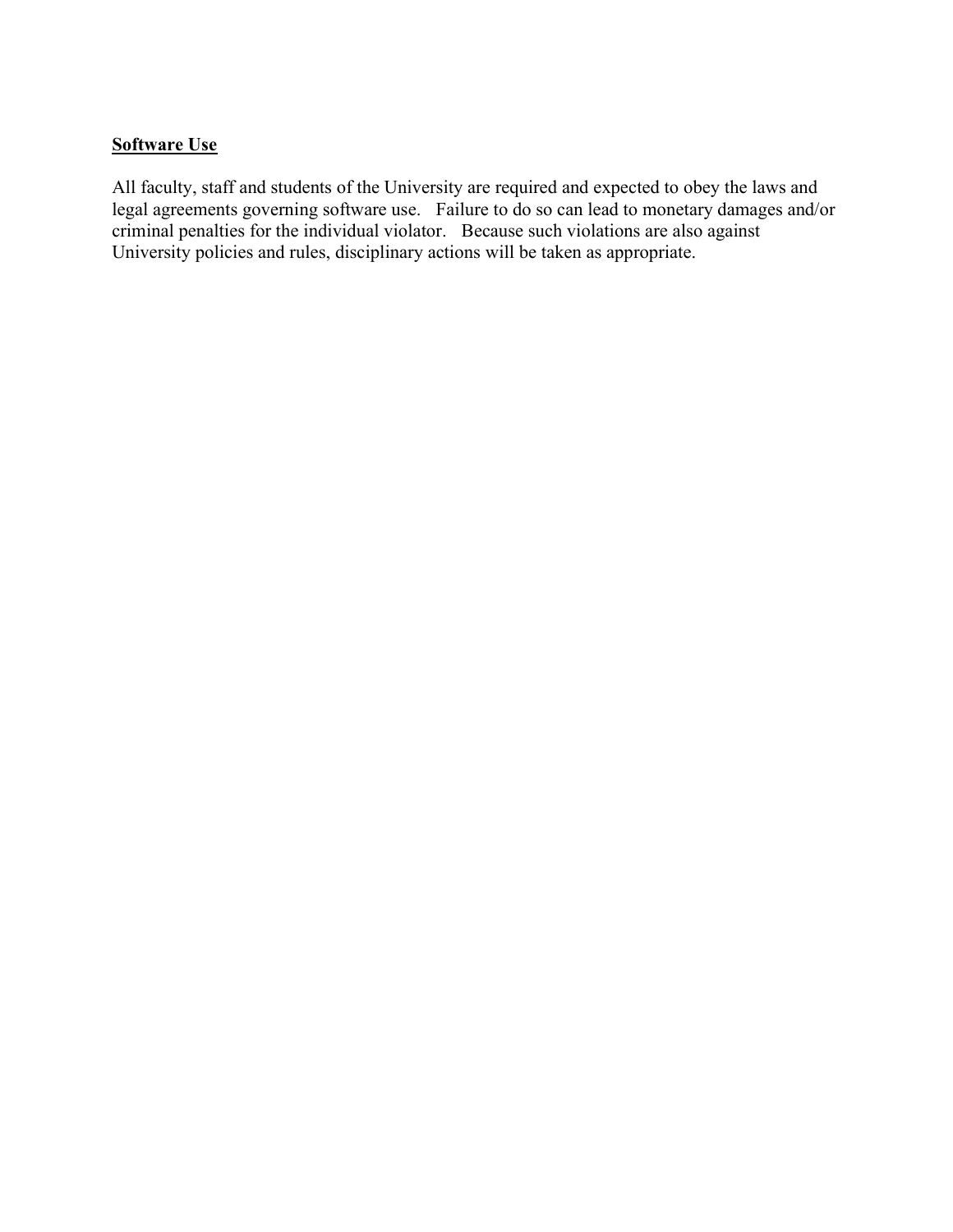# FOS 4722C LABORATORY

| <u>Date</u> | <u>Title</u>                           |
|-------------|----------------------------------------|
| 8/24        | No lab                                 |
| 8/31        | Lecture                                |
| 9/7         | Lecture                                |
| 9/14        | Lecture                                |
| 9/21        | Exam 1                                 |
| 9/28        | Lecture                                |
| 10/5        | Lecture                                |
| 10/12       | Exam 2                                 |
| 10/19       | Sensory Analysis: Difference Testing   |
| 10/26       | Sensory Analysis: Ranking and Rating   |
| 11/2        | Sensory Analysis: Descriptive Analysis |
| 11/9        | Exam 3                                 |
| 11/16       | <b>Texture Analysis</b>                |
| 11/23       | No lab                                 |
| 11/30       | <b>Viscosity Measurements</b>          |
| 12/7        | Exam 4                                 |